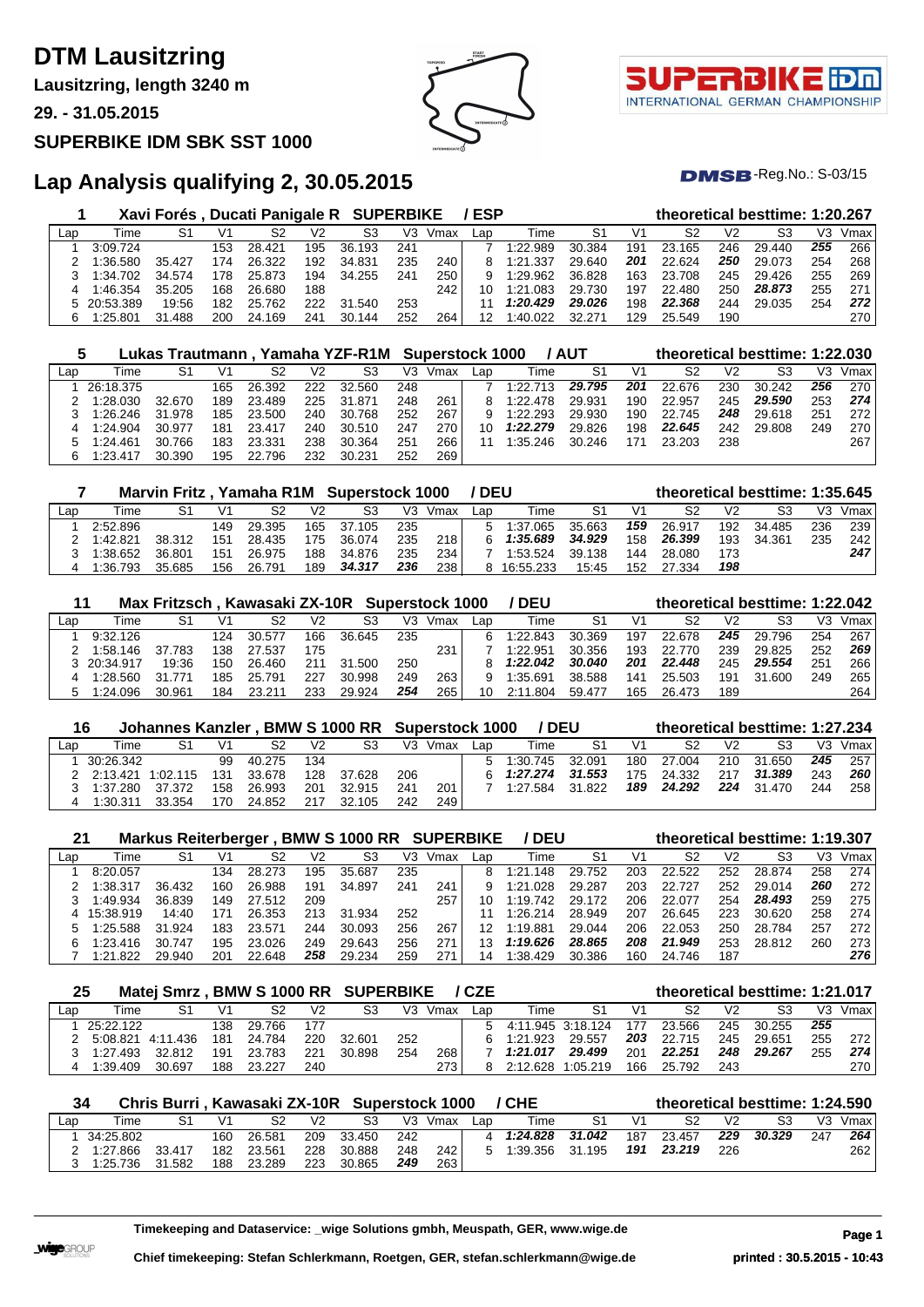**Lausitzring, length 3240 m**

**29. - 31.05.2015**

## **SUPERBIKE IDM SBK SST 1000**



T. INTERNATIONAL GERMAN CHAMPIONSHIP

 $DMSB$ -Reg.No.:  $S-03/15$ 

# **Lap Analysis qualifying 2, 30.05.2015**

| 36  |                      | Marc Neumann. |      | BMW S 1000 RR Superstock 1000 |                |        |     |      |     | <b>DEU</b>           |        |     |                |                | theoretical besttime: 1:29.085 |     |      |
|-----|----------------------|---------------|------|-------------------------------|----------------|--------|-----|------|-----|----------------------|--------|-----|----------------|----------------|--------------------------------|-----|------|
| Lap | Time                 | S1            | V1   | S2                            | V <sub>2</sub> | S3     | V3  | Vmax | ∟ap | Time                 | S1     | V1  | S <sub>2</sub> | V <sub>2</sub> | S3                             | VЗ  | Vmax |
|     | 9:07.833             |               | 134  | 29.523                        | 191            | 36.929 | 222 |      |     | 1:44.100             | 32.787 | 180 | 26.232         | 207            |                                |     | 255  |
|     | 1:39.359             | 37.299        | 152. | 27.433                        | 205            | 34.627 | 237 | 224  |     | 8 10:30.326 9:28.847 |        | 161 | 27.352         | 193            | 34.127                         | 241 |      |
|     | 1:35.986             | 35.397        | 160  | 26.457                        | 207            | 34.132 | 235 | 248  |     | 1:30.707             | 33.737 | 177 | 24.847         | 212            | 32.123                         | 247 | 251  |
|     | 1:52.609             | 36.754        | 139  | 27.817                        | 184            |        |     | 235  |     | 1:29.085             | 32.197 | 186 | 24.785         | 225            | 32.103                         | 245 | 257  |
|     | 5 10:10.244 9:08.951 |               | 153  | 27.652                        | 192            | 33.641 | 243 |      |     | 1:58.744             | 45.236 | 160 | 26.166         | 211            |                                |     | 260  |
| 6   | 1:31.713             | 33.433        |      | 25.477                        | 220            | 32.803 | 244 | 255  |     |                      |        |     |                |                |                                |     |      |

|     |           |        |                | Mathieu Gines, Yamaha YZF-R1M Superstock 1000 |                |        |     |      |     | /FRA       |                |     |                |                | theoretical besttime: 1:22.139 |     |      |
|-----|-----------|--------|----------------|-----------------------------------------------|----------------|--------|-----|------|-----|------------|----------------|-----|----------------|----------------|--------------------------------|-----|------|
| Lap | Time      |        | V <sub>1</sub> | S2                                            | V <sub>2</sub> | S3     | V3  | Vmax | Lan | Time       | S <sub>1</sub> | V1  | S <sub>2</sub> | V <sub>2</sub> | S <sub>3</sub>                 | V3  | Vmax |
|     | 31:51.099 |        | 180            | 24.491                                        | 231            | 30.314 | 247 |      |     | 1:22.447   | 30.123         | 183 | 22.944         | 234            | 29.380                         | 252 | 265  |
|     | 1:24.108  | 31.097 | 180            | 23.124                                        | 242            | 29.887 | 246 | 264  |     | 5 1:40.384 | 29,815         | 190 | 25.750         | 179            |                                |     | 268  |
|     | 1:25.172  | 30.643 | 184            | 24.475                                        | 238            | 30.054 | 249 | 264  |     |            |                |     |                |                |                                |     |      |

| 44  |             |        |                | Danny de Boer, Yamaha Superstock 1000 / NLD |                |            |     |         |     |                     |        |                | theoretical besttime: 1:25.140 |                |            |     |          |
|-----|-------------|--------|----------------|---------------------------------------------|----------------|------------|-----|---------|-----|---------------------|--------|----------------|--------------------------------|----------------|------------|-----|----------|
| Lap | Time        | S1     | V <sub>1</sub> | S2                                          | V <sub>2</sub> | S3         |     | V3 Vmax | Lap | Time                | S1     | V <sub>1</sub> | S <sub>2</sub>                 | V <sub>2</sub> | S3         |     | V3 Vmaxl |
|     | 10:10.294   |        |                | 117 31.057                                  |                | 161 37.342 | 229 |         |     | 4 2:36.019 1:38.257 |        |                | 158 26.243                     |                | 187 31.519 | 248 |          |
|     | 1:53.130    | 37.610 |                | 138 28.195                                  | 183            |            |     | 219     |     | 5 1:25.140 31.472   |        | 189            | 23.285                         | 232            | 30.383     | 248 | 263      |
|     | 3 24:58.709 | 23:51  |                | 153 25.083                                  | 201            |            |     |         |     | 2:08.996            | 54.989 | 160            | 25.444                         | 183            |            |     | 262      |

| 45  |           | Michal Filla . |     | BMW S 1000 RR |     | <b>Superstock 1000</b> |     |      |     | / CZE    |        |     | theoretical besttime: 1:22.667 |     |        |     |      |
|-----|-----------|----------------|-----|---------------|-----|------------------------|-----|------|-----|----------|--------|-----|--------------------------------|-----|--------|-----|------|
| Lap | Time      | S1             | V1  | S2            | V2  | S3                     | V3  | Vmax | Lap | Time     | S1     | V1  | S2                             | V2  | S3     | V3  | Vmax |
|     | 6:37.197  |                | 129 | 31<br>.100    | 156 | 40.077                 | 219 |      | 9   | 1:24.519 | 30.658 | 192 | 23.415                         | 230 | 30.446 | 246 | 260  |
|     | 1:42.852  | 37.753         | 149 | 28.113        | 188 | 36.986                 | 219 | 223  | 10  | 1:24.412 | 30.504 | 188 | 23.551                         | 239 | 30.357 | 248 | 259  |
|     | 1:41.087  | 37.175         | 151 | 27.672        | 176 | 36.240                 | 217 | 221  |     | 1:23.914 | 30.545 | 194 | 23.137                         | 238 | 30.232 | 248 | 262  |
| 4   | 1:39.595  | 36.342         | 152 | 27.155        | 196 | 36.098                 | 216 | 230  | 12  | 1:23.400 | 30.038 | 200 | 23.275                         | 239 | 30.087 | 248 | 262  |
|     | 2:01.458  | 38.427         | 134 | 30.209        | 158 |                        |     | 232  | 13  | 1:26.116 | 30.370 | 195 | 24.028                         | 219 | 31.718 | 247 | 262  |
| 6.  | 14:29.488 | 13:29          | 158 | 26.466        | 203 | 33.879                 | 241 |      | 14  | 1:23.357 | 30.197 | 191 | 22.943                         | 242 | 30.217 | 248 | 259  |
|     | 1:29.012  | 32.582         | 174 | 24.446        | 232 | 31<br>.984             | 244 | 258  | 15  | 1:23.013 | 29.850 | 197 | 22.730                         | 249 | 30.433 | 249 | 261  |
| 8   | 1:26.894  | 31.626         | 185 | 24.035        | 235 | 31.233                 | 247 | 257  | 16  | 2:10.818 | 49.446 | 145 | 29.227                         | 171 |        |     | 262  |

| 48  |           | Dominik Vincon, BMW S 1000 RR Superstock 1000 |     |        |      |             |     |      |     | / DEU             |        |     | theoretical besttime: 1:22.264 |                |        |     |      |
|-----|-----------|-----------------------------------------------|-----|--------|------|-------------|-----|------|-----|-------------------|--------|-----|--------------------------------|----------------|--------|-----|------|
| Lap | Time      | S1                                            | V1  | S2     | V2   | S3          | VЗ  | Vmax | Lan | Гіmе              | S1     | V1  | S2                             | V <sub>2</sub> | S3     | V3  | Vmax |
|     | 26:07.135 |                                               | 179 | 25.173 | 221  | 33.368      | 248 |      |     | 4:39.846 3:42.957 |        | 171 | 24.470                         | 223            | 32.419 | 249 |      |
|     | 1:30.874  | 34.589                                        | 183 | 24.711 | 236. | 31.574      | 247 | 239  |     | 1:22.578          | 30.065 | 200 | 22.765                         | 241            | 29.748 | 252 | 265  |
|     | 1:27.109  | 32.497                                        | 193 | 23.789 | 239  | 30.823      | 249 | 262  |     | 1:22.929          | 30.569 | 202 | 22.557                         | 237            | 29.803 | 253 | 267  |
|     | 1:26.108  | 31.350                                        | 195 | 23.412 | 242  | .346<br>.31 | 247 | 265  |     | 1:22.803          | 29.959 | 194 | 22.742                         | 240            | 30.102 | 244 | 268  |
| 'n. | 1:40.034  | 31.572                                        | 197 | 23.458 | 236  |             |     | 264  |     | 2:14.383          | 54.073 | 170 | 30.476                         | 136            |        |     | 261  |

| 50  |           |        |     | Damian Cudlin, Yamaha R1M SUPERBIKE |      |        |     |      | <b>AUS</b> |          |        |                |        |                | theoretical besttime: 1:20.643 |     |      |
|-----|-----------|--------|-----|-------------------------------------|------|--------|-----|------|------------|----------|--------|----------------|--------|----------------|--------------------------------|-----|------|
| Lap | Time      | S1     | V1  | S2                                  | V2   | S3     | V3  | Vmax | Lao        | Time     | S1     | V <sub>1</sub> | S2     | V <sub>2</sub> | S3                             | V3  | Vmax |
|     | 26:16.285 |        | 154 | 26.509                              | 203  | 33.390 | 247 |      | 6          | 1:32.086 | 29.757 | 194            | 27.649 | 132            | 34.680                         | 254 | 273  |
|     | 1:30.790  | 33.861 | 183 | 24.199                              | 220. | 32.730 | 251 | 247  |            | 1:21.573 | 29.627 | 195            | 22.628 | 244            | 29.318                         | 256 | 272  |
|     | 1:25.707  | 31.755 | 174 | 23.408                              | 229  | 30.544 | 252 | 268  | 8          | 1:20.643 | 29.360 | 199            | 22.308 | 246            | 28.975                         | 257 | 274  |
|     | 1:32.430  | 35.332 | 128 | 26.159                              | 181  | 30.939 | 254 | 264  |            | 1:40.238 | 33.043 | 137            | 25.190 | 188            |                                |     | 272  |
| 5.  | 1:22.592  | 30.326 | 196 | 22.689                              | 244  | 29.577 | 256 | 271  |            |          |        |                |        |                |                                |     |      |

| 52  |             | Johannes Hoffmann. |     |        |     | . BMW S 1000 RR |     | <b>Superstock 1000</b> |     |          | <b>DEU</b> |     | theoretical besttime: 1:25.533 |                |        |     |      |
|-----|-------------|--------------------|-----|--------|-----|-----------------|-----|------------------------|-----|----------|------------|-----|--------------------------------|----------------|--------|-----|------|
| Lap | Time        | S1                 | V1  | S2     | V2  | S3              | VЗ  | Vmax                   | Lan | Гіmе     | S1         | V1  | S2                             | V <sub>2</sub> | S3     | VЗ  | Vmax |
|     | 6:08.877    |                    | 127 | 32.777 | 164 |                 |     |                        |     | 1:26.248 | .432<br>31 | 191 | 23.466                         | 244            | 31.350 | 249 | 260  |
|     | 2:06.538    | 56.703             | 140 | 29.183 | 162 | 40.652          | 224 |                        |     | 1:25.945 | 31.389     | 193 | 23.555                         | 241            | 31.001 | 248 | 265  |
|     | 3 20:17.170 | 37.657             | 153 | 28.924 | 187 |                 |     | 233                    |     | 1:25.955 | 31.409     | 193 | 23.505                         | 235            | 31.041 | 248 | 261  |
|     | 1:53.895    | 55.644             | 165 | 25.567 | 217 | 32.684          | 239 |                        | 10  | 1:28.796 | 31.066     | 192 | 25.720                         | 234            | 32.010 | 246 | 261  |
|     | 1:28.775    | 32.794             | 184 | 24.358 | 230 | .623<br>31      | 245 | 254                    |     | 1:33.331 | 31.426     | 195 | 24.623                         | 232            | 37.282 | 235 | 262  |
|     | 1:26.562    | 31.687             | 186 | 23.806 | 243 | .069<br>31      | 244 | 258                    |     | 2.20.907 | 1:01.125   | 163 | 30.254                         | 177            |        |     | 193  |

| 55  |                    |        |      |        |                | Pepijn Bijsterbosch, BMW S 1000 RR Superstock 1000 |     |      |              |            | / NLD  |                | theoretical besttime: 1:22.309 |                |        |     |      |
|-----|--------------------|--------|------|--------|----------------|----------------------------------------------------|-----|------|--------------|------------|--------|----------------|--------------------------------|----------------|--------|-----|------|
| Lap | Time               | S1     | V1   | S2     | V <sub>2</sub> | S3                                                 | V3  | Vmax | Lan          | Time       | S1     | V <sub>1</sub> | S2                             | V <sub>2</sub> | S3     | V3. | Vmax |
|     | 10:02.875          |        | 134  | 30.081 | 168            |                                                    |     |      |              | 1:23.157   | 30.275 | 191            | 23.018                         | 245            | 29.864 | 255 | 270  |
|     | 2 17:23.379        | 16:25  | 152  | 25.143 | 238            | 32.965                                             | 249 |      |              | 8 1:23.384 | 30.689 | 193            | 23.028                         | 244            | 29.667 | 258 | 272  |
|     | $3 \quad 1:27.461$ | 33.392 | 186. | 23.449 | 246            | 30.620                                             | 254 | 264  | $\mathsf{Q}$ | 1:22.440   | 29.927 | 196            | 22.739                         | 245            | 29.774 | 257 | 274  |
|     | 1:24.226           | 31.032 | 202  | 22.952 | 239            | 30.242                                             | 254 | 270  | 10           | 1:23.252   | 30.136 | 196            | 22.715                         | 252            | 30.401 | 254 | 272  |
| 5.  | 1:23.527           | 30.569 | 192  | 23.039 |                | 243 29.919                                         | 255 | 270  | 11           | 1:24.948   | 29.932 | 203            | 24.954                         | 238            | 30.062 | 255 | 272  |

**Timekeeping and Dataservice: \_wige Solutions gmbh, Meuspath, GER, www.wige.de Page 2**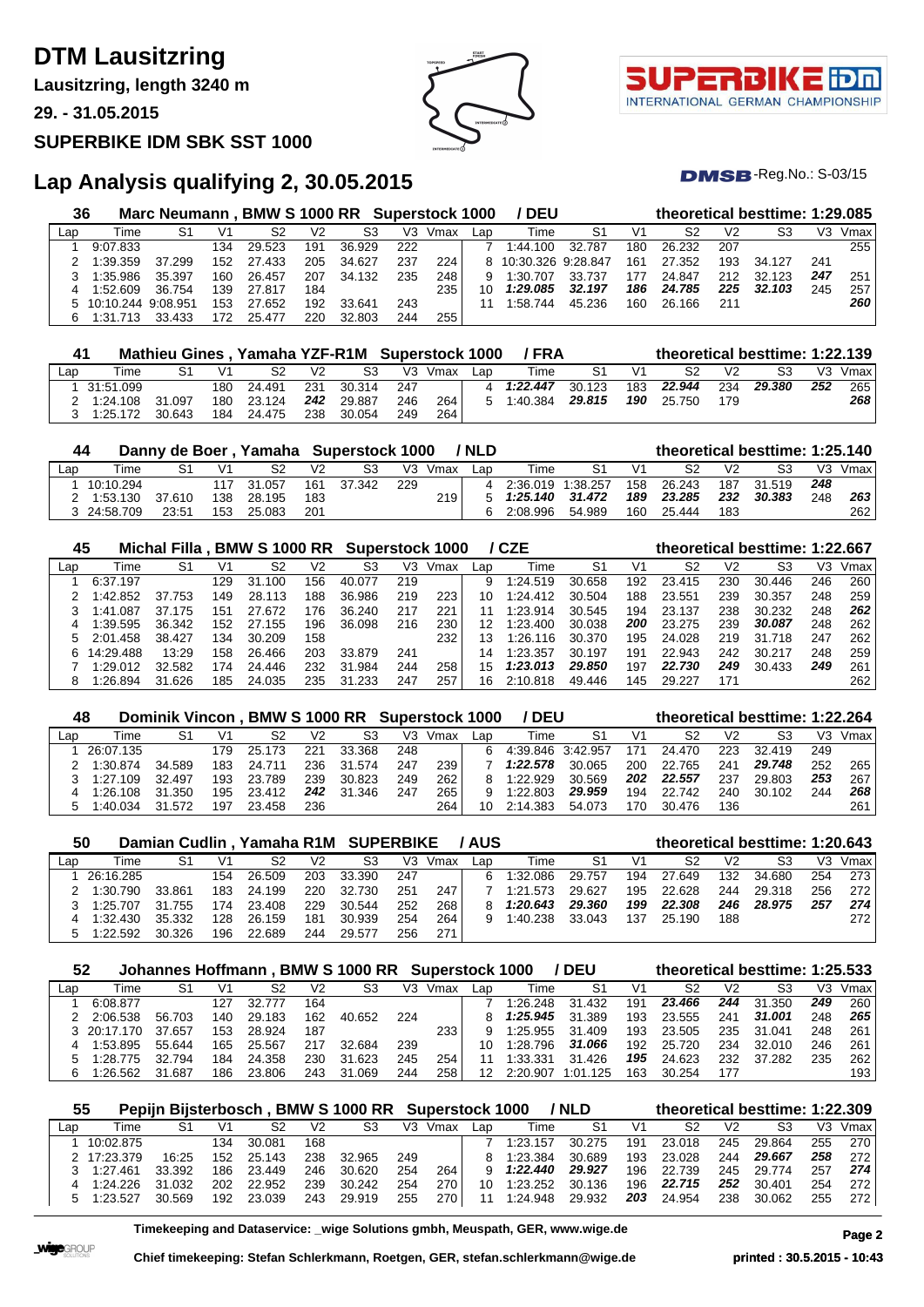**Lausitzring, length 3240 m**

**29. - 31.05.2015**

**SUPERBIKE IDM SBK SST 1000**





## **Lap Analysis qualifying 2, 30.05.2015**

 $DMSB$ -Reg.No.:  $S-03/15$ 

| Lap | īme                       |        |     | $\sim$<br>ےت | $\overline{\phantom{a}}$<br>₩∠ | ົ<br>ບບ                   | V3         | ∨ma.   | ∟ar | īme | ∼ | ^′<br>یر | $\overline{\phantom{a}}$ | r<br>ັບ | $\sqrt{2}$<br>Vmax<br>v J |
|-----|---------------------------|--------|-----|--------------|--------------------------------|---------------------------|------------|--------|-----|-----|---|----------|--------------------------|---------|---------------------------|
|     | $\sim$<br>242<br>2.3.31.7 | 30.304 | 192 | 22.853       | 245                            | 156<br>$30^{\circ}$<br>ືບ | つにつ<br>د∪∟ | $\sim$ |     |     |   |          |                          |         |                           |